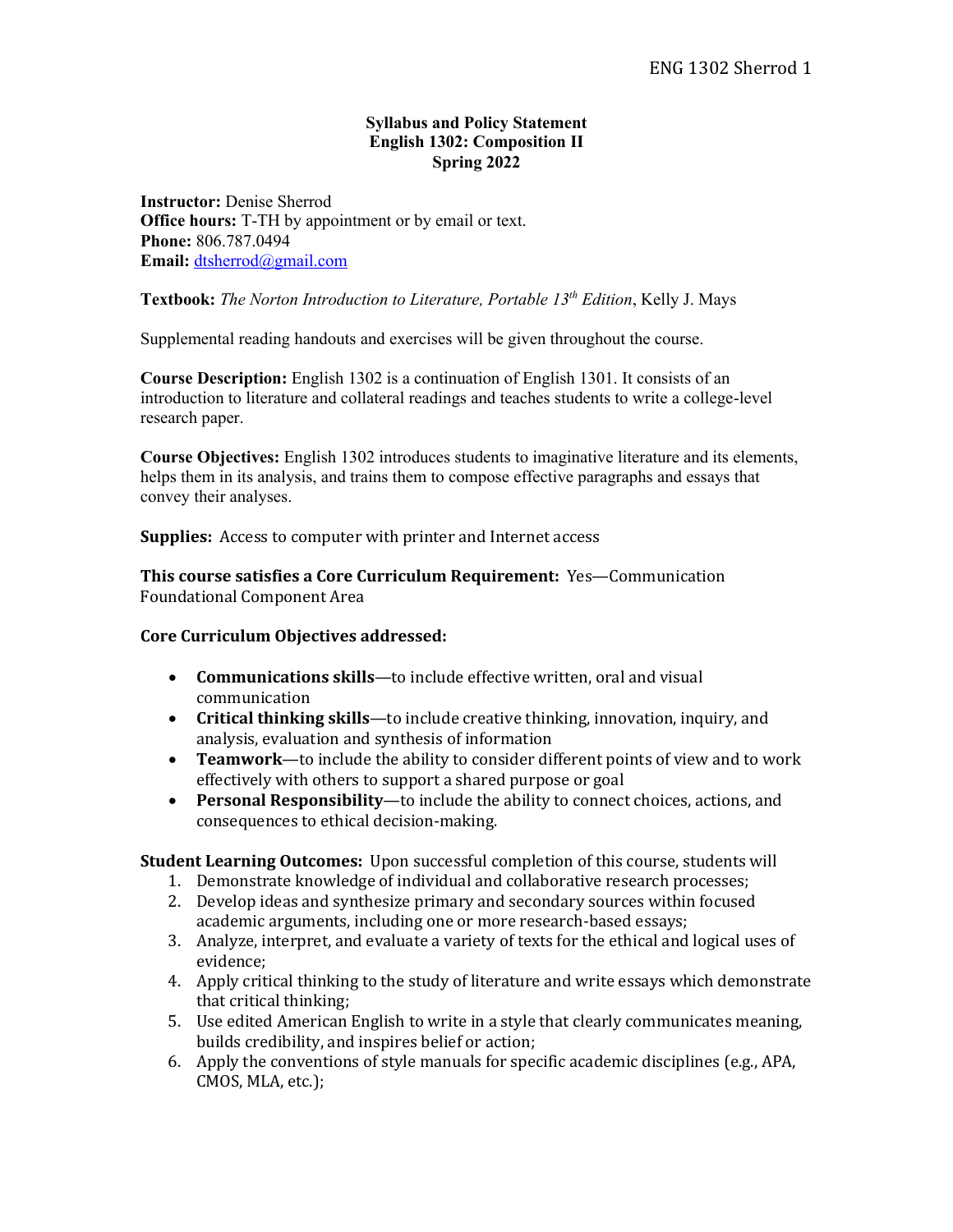7. Read and view videos of works of literature; analyze the use of literary devices (plot, point of view, theme, characterization, setting, symbolism, tone, etc.); participate in class discussions of the readings; and be tested over their understanding of the readings and lectures through quizzes, examinations, and/or written assignments.

**Student Learning Outcomes Assessment:** A pre- and post-test and/or a writing assignment rubric will be used to determine the extent of improvement that the students have gained during the semester.

**Course Evaluation:** All assignments are due on posted dates. Late papers will be penalized 30 points for each late meeting day. Letter grades on written work will be evaluated as A-superior; B-above average; C-average; D-poor; F-unacceptable. **Please note**: In college writing, C is considered an average paper. It may not have anything "wrong" with it; it simply does not go beyond average in form and/or content. All letter grades will be converted to numerical grades at the end of the course.

Grades in this course will be submitted in the school's four week and nine week reports since the dual credit assignments will not coincide with the high school grading periods. However, parents are welcome to communicate with me directly throughout the semester about their student's progress. In addition, students should keep all returned, graded work for self-monitoring of progress and estimation of final grade outcome.

Term Grades

| Essays & Tests                  | 45% |
|---------------------------------|-----|
| Quizzes, Short Papers, Projects | 35% |
| Participation/Discussion        | 20% |
| Final Grade                     |     |
| T3                              | 44% |
| T4<br>$\cap$                    | 44% |
| Final Research Paper            | 12% |
|                                 |     |

**Paper Format Policy: All** papers must conform to MLA (Modern Language Association). All writing assignments must be typed, double-spaced, in Times New Roman, 12-point format.

### Sample Assignments:

Article Summary Paper Character Analysis Essay (or other literary elements such as setting, symbolism, theme) Poem Explication Essay **Required Assignment: Research Paper (4+ pages; multiple sources)** Projects Literature Ouizzes Documentation Format Quizzes (MLA and/or APA) Unit Exams (Short Story, Drama, Poetry, Research Skills, etc.) Final Exam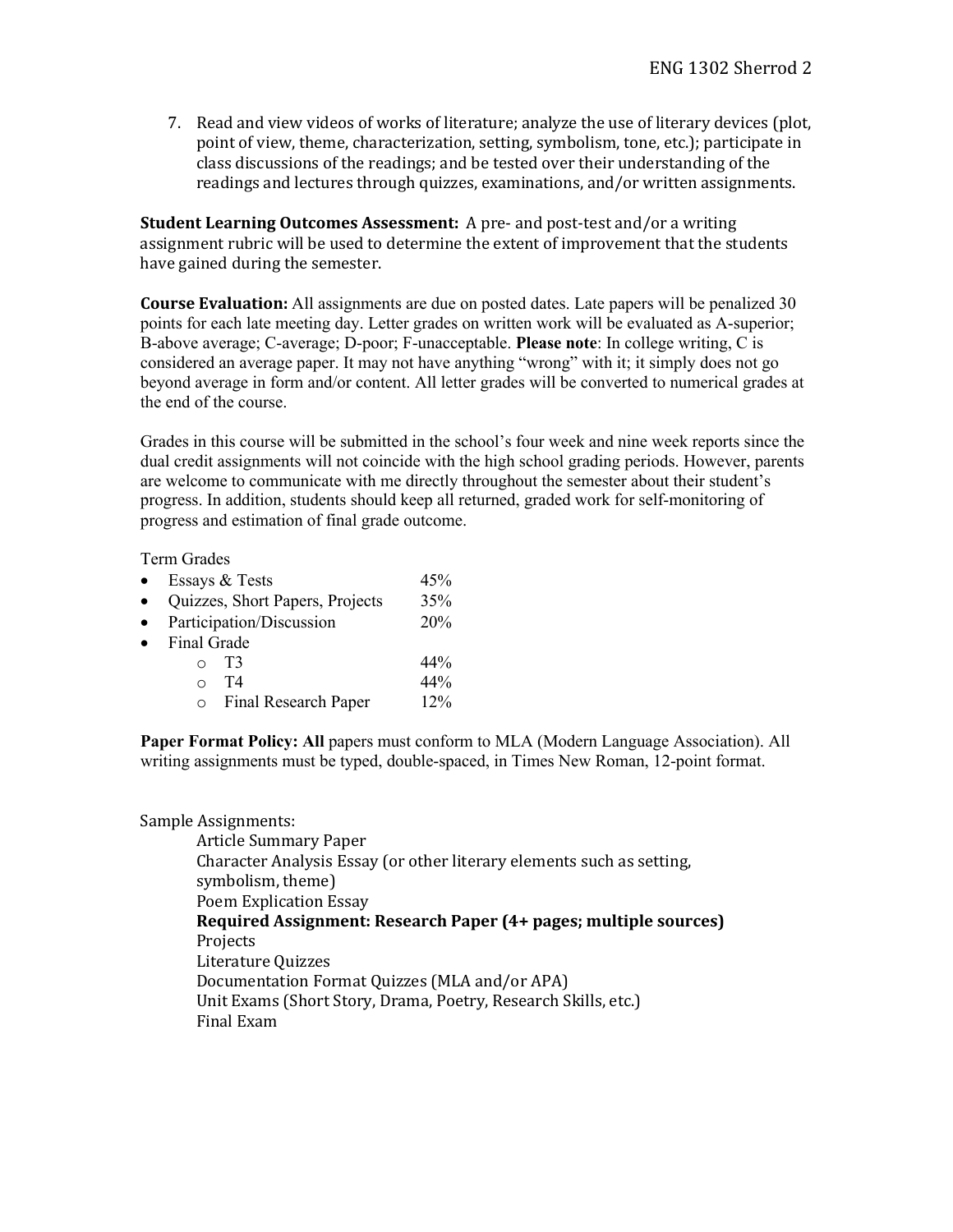## **Essay Assessment Guidelines:**

Essays may earn grades ranging from A to F based on the instructor's grading scale. Depending on the assignment, certain criteria may be weighted more than others, and the instructor's assignment may establish additional, more specific criteria. The quality of each of the criteria determines the letter grade. Not every essay will fit a single grade's description completely. Instructors may also include process assignments and drafts in their assessment of the final grade.

# **"A" Essay (Superior)**

To earn an "A," a paper meets all of the criteria below:

- 1. The paper fulfills all the basic requirements of the assignment (for example, topic, purpose, length, format).
- 2. **Unity:** The paper states a clear thesis, all topic sentences strongly support the thesis, and body paragraphs are unified around their topic sentences. The essay conveys a clear purpose and is tailored to a distinctive audience.
- 3. **Support:** Body paragraphs contain abundant, fresh details and examples that provide specific, concrete, logical evidence. If sources are required, the paper accurately integrates and correctly documents credible source material to add insight, sophistication, and complexity to the paper's ideas.
- 4. **Coherence:** The organization of the paper is excellent and logical (emphatic order, chronological order, etc.), transitions are sophisticated, and the paper exhibits mastery of basic components (introduction, conclusion, and body paragraph structure).
- 5. **Sentence Skills:** The paper contains no major errors (fragment, fused sentence, comma splice, subject-verb agreement, pronoun reference or agreement, verb form) and is virtually free of other grammar, spelling, wrong word, punctuation, mechanical, or point of view errors. Word choice and sentence variety (simple, compound, complex) are effective and powerful.

# **"B" Essay (Strong)**

To earn a "B," a paper meets all of the criteria below:

- 1. The paper fulfills all the basic requirements of the assignment (for example, topic, purpose, length, format).
- 2. **Unity:** The paper states a clear thesis, all topic sentences directly support the thesis, and body paragraphs display unity. The essay conveys good awareness of purpose and audience.
- 3. **Support**: Body paragraphs are well-developed with specific details, examples, and sound logic. If sources are required, the paper accurately uses and correctly documents credible source material to supplement its ideas.
- 4. **Coherence:** The organization of the paper is clear and helpful, transitions are helpful, and the paper exhibits strong basic components (introduction, conclusion, and body paragraph structure).
- 5. **Sentence Skills:** The paper contains no more than two major errors (fragment, fused sentence, comma splice, subject-verb agreement, pronoun reference or agreement, verb form) and very few other grammar, spelling, wrong word, punctuation, mechanical, or point of view errors. Word choice and sentence variety are strong.

# **"C" Paper (Acceptable)**

To earn a "C," a paper meets all of the criteria below:

1. The paper fulfills all the basic requirements of the assignment (for example, topic, purpose, length, format).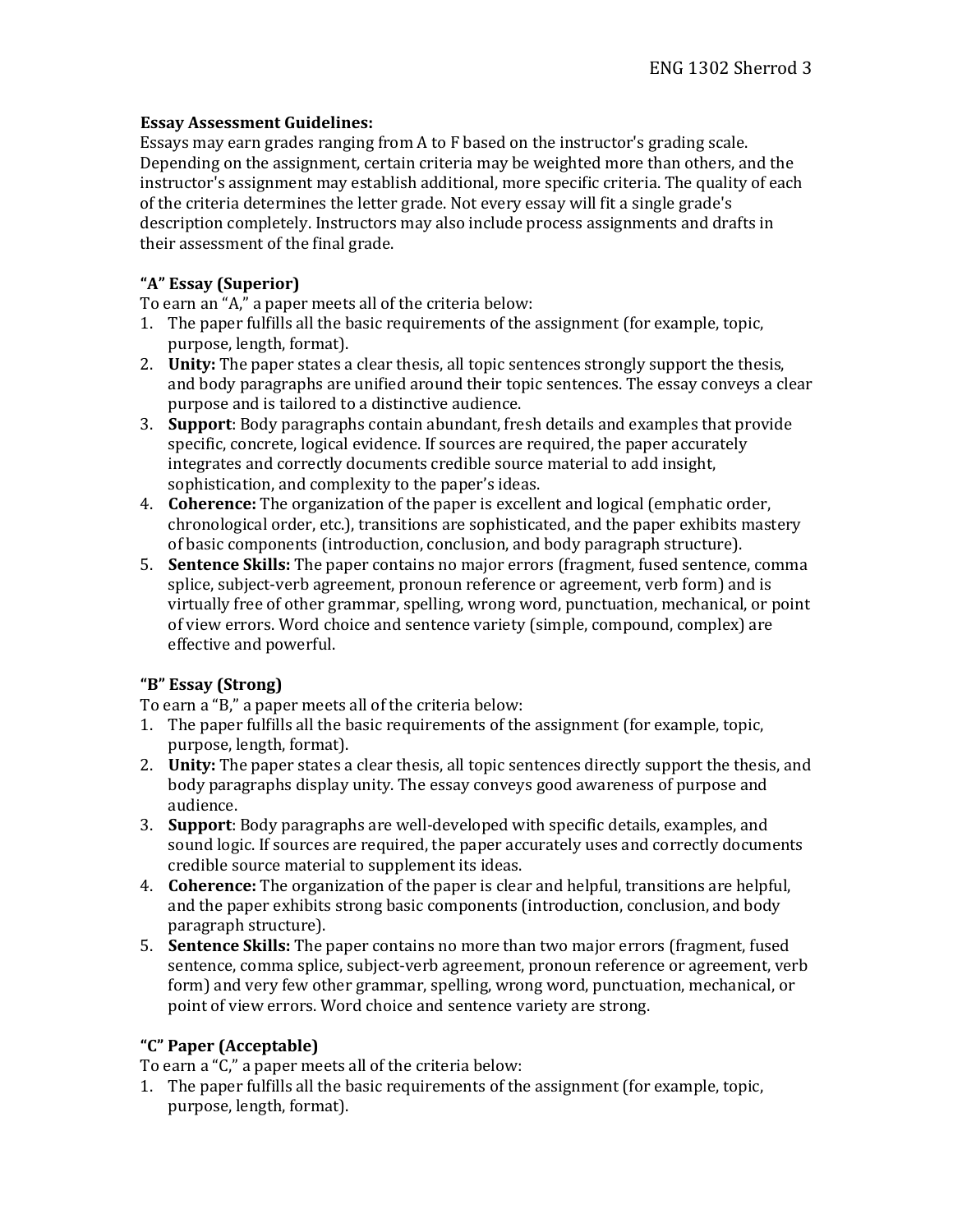- 2. **Unity:** A thesis is stated but may lack a strong claim or be obvious or predictable; topic sentences adequately support the thesis. One error in paragraph unity may occur. The essay's purpose and audience are adequately conveyed.
- 3. **Support**: Body paragraphs contain relevant details or logical reasons but need more specific examples/evidence. If sources are required, credible outside sources are usually integrated and cited correctly.
- 4. **Coherence:** Organization of ideas is satisfactory, transitions are logical, and the paper indicates competence in basic components (introduction, conclusion, and body paragraph structure).
- 5. **Sentence Skills:** The paper contains no more than four major errors (fragment, fused sentence, comma splice, subject-verb agreement, pronoun reference or agreement, verb form). Some other grammar, spelling, wrong word, punctuation, mechanical, or point of view errors are present but not distracting. Word choice and sentence variety are strong.

# **"D" Paper (Developing)**

To earn a "D," a paper will exhibit *one* or more of the weaknesses below:

- 1. The paper only partially fulfills one or more of the basic requirements of the assignment (for example, topic, purpose, length, format).
- 2. **Unity:** The thesis may announce the topic but no claim, contain more than one idea, or be too vague, too broad, or too narrow. Topic sentences are not tied to the thesis. Two errors in paragraph unity may occur. Essay conveys little awareness of audience or purpose.
- 3. **Support**: Details are sparse or vague and consist of generalizations, clichés, or repetition. If applicable, sources are insufficient and/or not always integrated or cited correctly.
- 4. **Coherence:** Organization is attempted but disjointed or confusing; transitions are sparse. The paper indicates awareness of but not competence in basic components (introduction, conclusion, and body paragraph structure).
- 5. **Sentence Skills:** The paper contains no more than six major errors (fragment, fused sentence, comma splice, subject-verb agreement, pronoun reference or agreement, verb form). Several other grammar, spelling, wrong word, punctuation, mechanical, or point of view errors distract from the content. Informal word choices occur with little or no variety in sentence type and length.

# **"F" Paper (Unacceptable)**

To earn an "F," a paper will exhibit *one or more* of the weaknesses below:

- 1. The paper fails to fulfill one or more of the basic requirements of the assignment (for example, topic, purpose, length, format).
- 2. **Unity:** The thesis is illogical, incomplete, or missing, so the essay lacks focus on one central idea. Topic sentences are missing, so body paragraphs lack unity. The essay ignores the purpose and audience.
- 3. **Support**: Details are illogical, irrelevant, or missing from body paragraphs. If sources are required, the paper fails to use sources, does not meet the minimum source requirements, uses source material inaccurately, uses sources that are not credible, fails to document fully or correctly, and/or includes plagiarism.
- 4. **Coherence:** Organization is incoherent, transitions are missing or illogical, or the paper indicates lack of competence in basic paper components (for example, lack of introduction and/or conclusion, lack of paragraphing).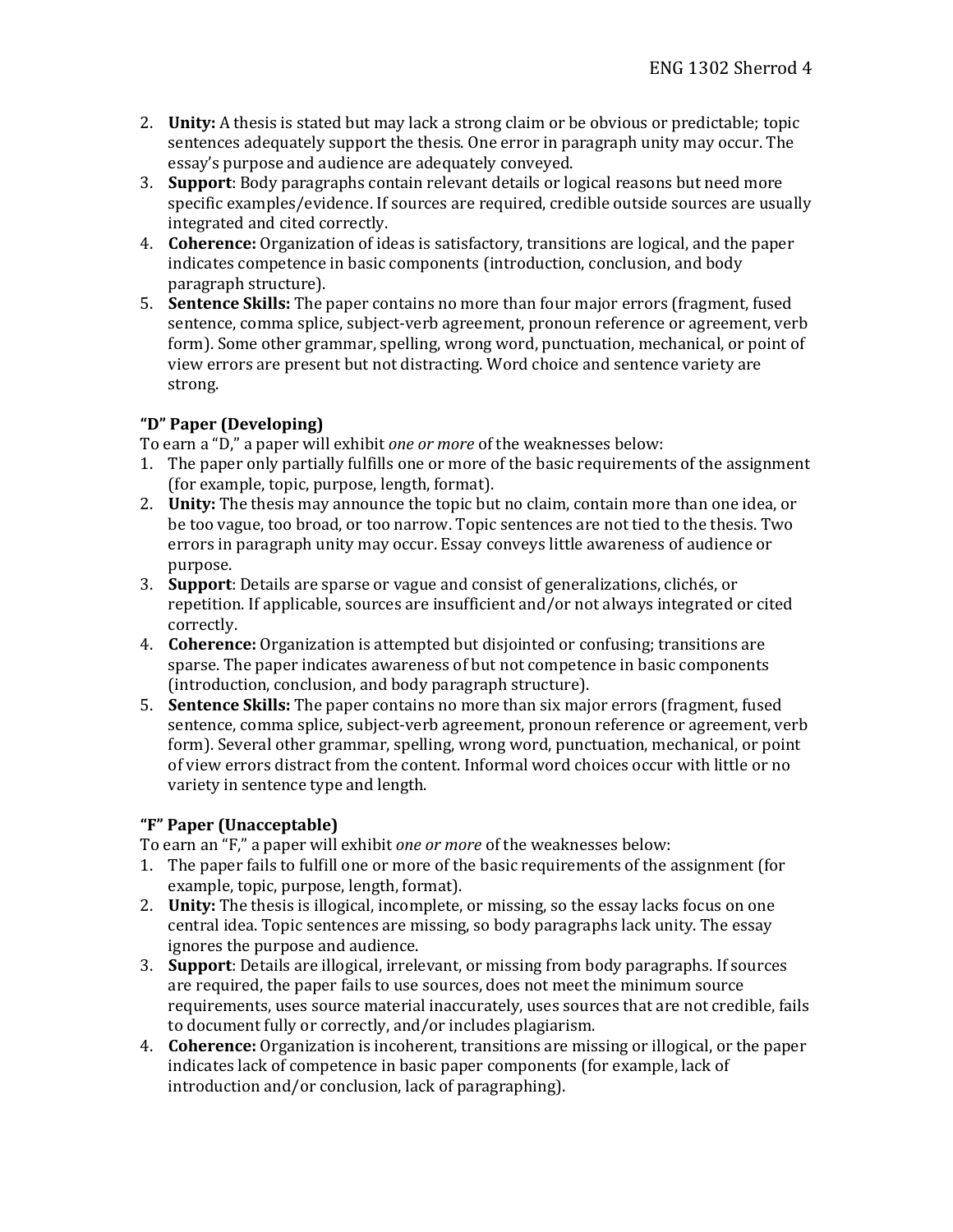5. **Sentence Skills:** Seven or more major errors (fragment, fused sentence, comma splice, subject-verb agreement, pronoun reference or agreement, verb form) occur with numerous other grammar, spelling, wrong word, punctuation, mechanical, or point of view errors. Word choice is often inaccurate, immature, or inappropriate. Multiple sentence structure/syntax errors make the paper difficult or almost impossible to read. If one type or a combination of types of errors, regardless of whether they are major or minor, seriously affects the readability of a paper, it will receive an "F."

## **Student Responsibilities:** Students are expected to

- 1. Be on time and regularly attend class
- 2. Be responsible for the learning process, including preparation for class, such as reading and homework; participation in class discussions, including asking relevant questions; getting assignments and/or notes if absent; and accepting responsibility for not understanding an assignment or failing an assignment
- 3. Be responsible for having an appropriate attitude and using appropriate language in academic environments; not use condescending, inflammatory, threatening, or profane rhetoric, whether verbally or in written form, in academic environments
- 4. Have respectful behavior toward instructor and classmates in order to contribute to the atmosphere necessary for learning
- 5. Be responsible for courteous actions to others, especially by putting away cell phones and other distractions while in class
- 6. Be responsible for writing down all grades and applying them to the grading scale used for the class, which is shown in the course's policy statement/syllabus
- 7. Submit all assignments in accordance with due dates, formats, and requirements
- 8. Avoid all forms of cheating and plagiarism on all assignments, including improper collaboration
- 9. Ask a question when something is unclear.

**Attendance Requirements:** Attendance is required at all sessions. There are no excused absences except in extreme circumstances (severe illness, family death). Any student who must miss a class should notify the instructor ahead of time. The student is responsible for any missed work. Any student who is more than ten minutes late will be counted absent. Any student who misses more than six class sessions will be advised to drop the course or to set up alternative credit recovery sessions. *All local school holidays and state testing days will be observed; however, absences for school extra-curricular activities must be discussed with the instructor, and all work must be submitted before the absence occurs.*

**Disruptive Behavior:** Disruptive behavior or any form of disrespect toward the instructor or peers will not be tolerated. Disruptive students will be ejected from the classroom and will be counted absent for that session. Cell phone use or texting during class instruction are considered disruptive behaviors.

**Plagiarism and Cheating:** Academic dishonesty is a serious matter. All submitted work is expected to be the result of the student's own thought, research, and self-expression. Plagiarism involves claiming the 0work of others as one's own **or borrowing words or ideas from others without acknowledging the source or giving credit**. Submitted work that is plagiarized will earn a grade of F, which may result in failure of the course.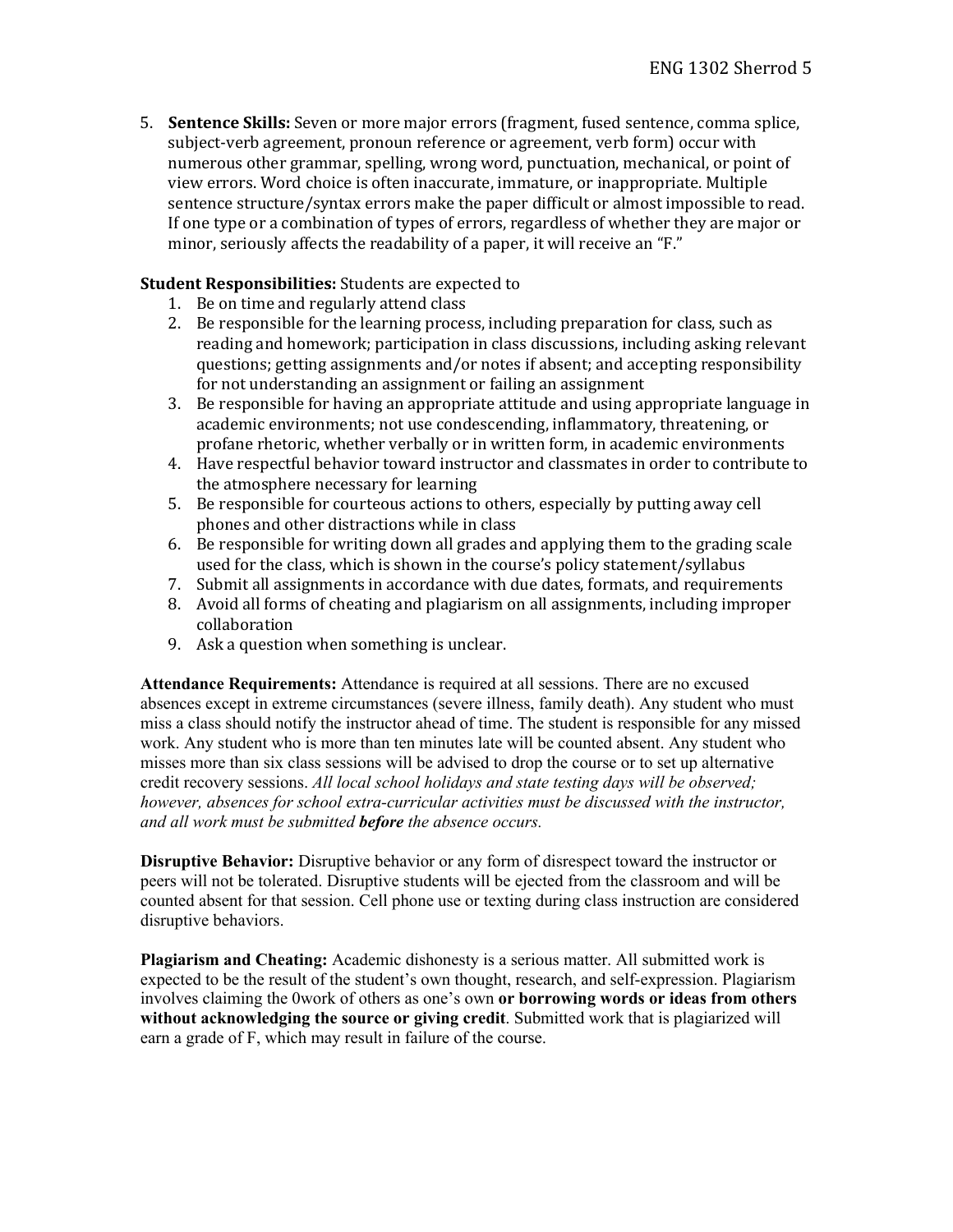**Students with Disabilities:** Any student with physical, psychiatric, or learning disabilities who needs special accommodations should notify the KPA administration so that the appropriate arrangements can be made.

**Statement of Nondiscrimination:** This instructor will not discriminate on the basis of color, age, gender, ethnicity, national origin, race, religion, sexual orientation, or veteran status; nor will the instructor allow any form of discrimination from class members toward another student or students in class.

### Diversity Statement:

*In this class, the teacher will establish and support an environment that values and nurtures individual and group differences and encourages engagement and interaction. Understanding and respecting multiple experiences and perspectives will serve to challenge and stimulate all of us to learn about others, about the larger world, and about ourselves. By promoting diversity and intellectual exchange, we will not only mirror society as it is, but also model society as it should and can be.*

-South Plains General Catalog

### **English 1302, Spring 2022 Calendar**

This is a tentative schedule for the course. Each week there will be **extensive** reading required and analysis and discussion of each piece, as well as written assignments.

**Ch. 1-5—**Overview of writing from reading, writing across the curriculum, and writing a research paper.

#### **Unit 1: Short Stories, Elements of Fiction**

The first unit will cover short stories. Periodic quizzes over the stories will be given. Discussion is an integral part of this unit; relevant participation is required. Paragraphs and short essays will be assigned over selected pieces.

#### **Stories:**

Ch. 2 Plot— "A Good Man is Hard to Find," O'Connor, (356) Ch. 3 Narration and Point of View— "Cask of Amontillado," Poe (81) Ch. 4 Character—Short character analysis essay on Huck Finn Ch. 5 Setting— "A Rose for Emily," Faulkner (295) Ch. 6 Symbol and Figurative Language— "Araby," Joyce, (126) Ch. 7 Theme— "The Yellow Wallpaper," Gilman, 302

### **First Exam: Short Story Elements Presentations**

#### **Unit 2: Research Paper**

Chapter 23: The Literature Research Essay Chapter 24: Quotation, Citation, and Documentation

This unit will cover research and the writing of a multiple-source paper based on that research. Students will conduct research on one of the short stories from Unit 1 or the poets or dramatists from Units 2 and 3. Due dates for documentation exercises and other ancillary assignments will